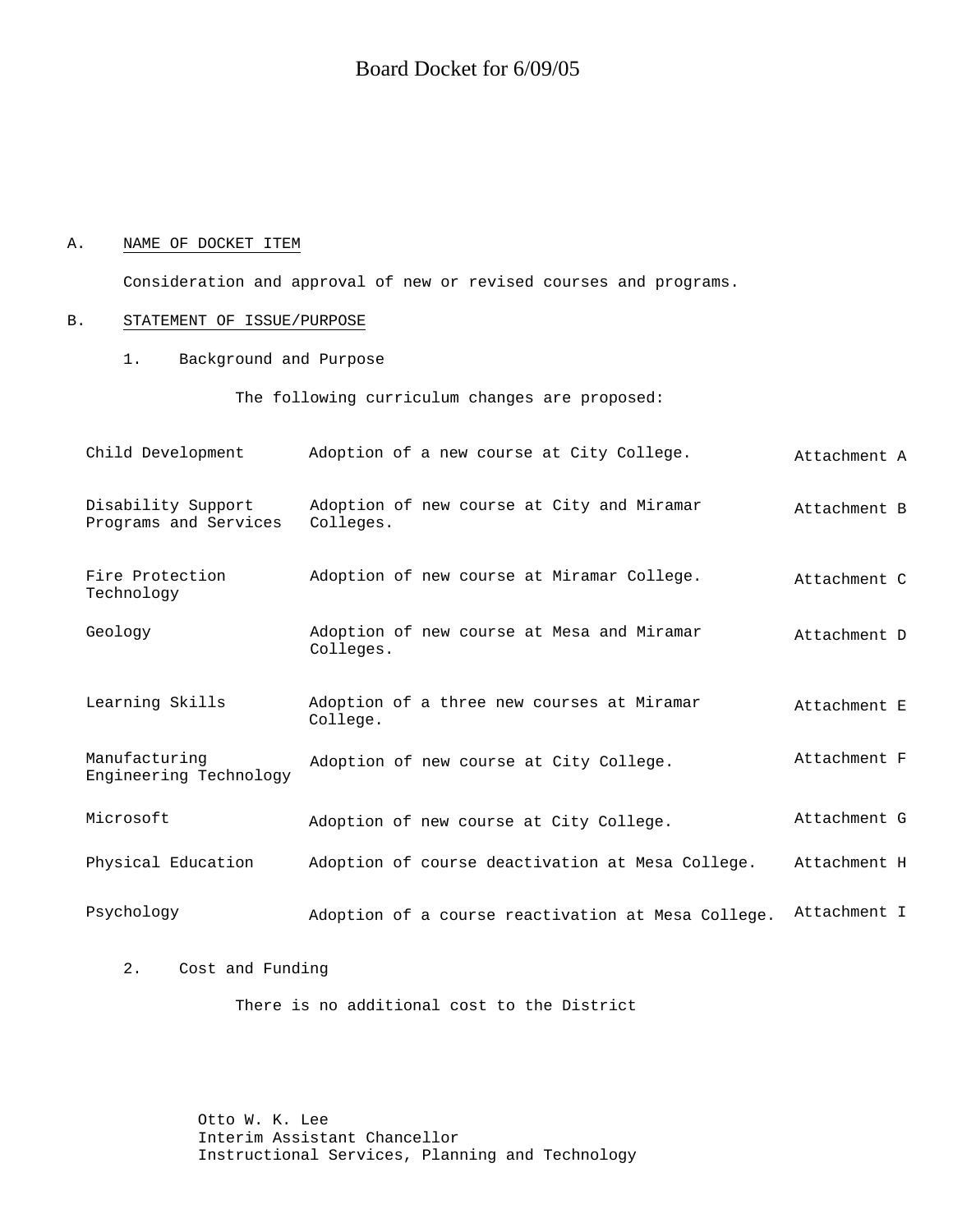# C. PROPOSAL

The Board of Trustees hereby approves the action outlined in Part A of this docket exhibit.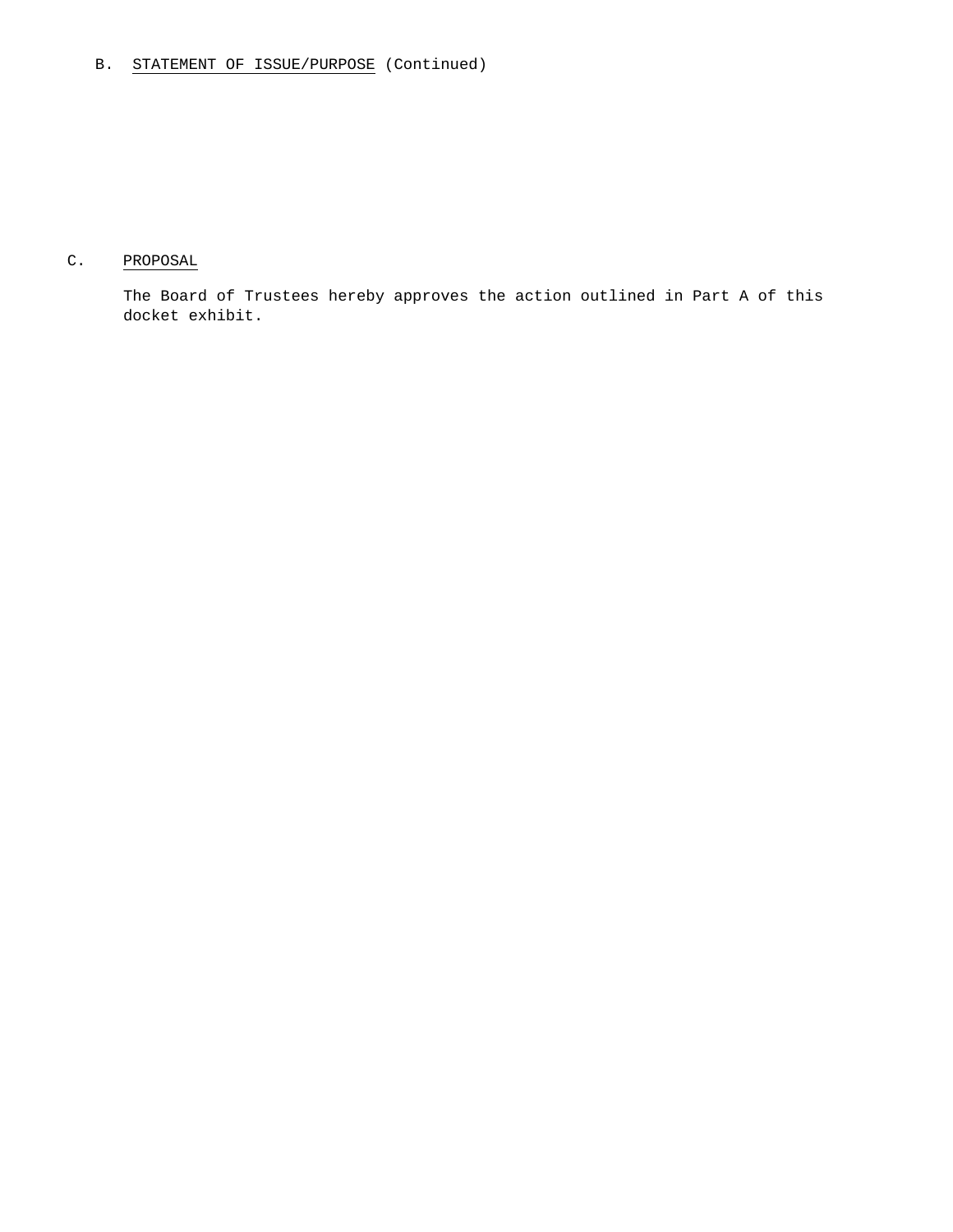Adoption of new course City College.

Proposed course at City College:

### **153 Techniques of Teaching Using the Reggio Emilia Approach**

 **3 hours lecture, 3 units Grade Only**

*Advisory*: ENGL 051and ENGL 056, each with a grade of "C" or better, or equivalent, or Assessment Skill Levels W5/R5.

*Limitation on Enrollment*: Not open to students with previous credit for CHIL 265E.

This course is based on the early childhood philosophy, and teaching techniques adopted by the schools from Reggio Emilia, Italy. Emphasis is placed on the overall principles of the Reggio Emilia philosophy of valuing the capabilities of the child, collaborations between the teachers, family and community, strategies of emergent curriculum, project work and the documentation process. Adaptation strategies for the use of Reggio in traditional preschools and childcare programs are addressed. This course may be used for teachers and administrators as partial fulfillment of Title 22 and Child Development Permit Matrix curriculum requirements. It is also an elective for State of California Child Development Permits; Child Development associate degrees and certificates. (FT) Associate Degree Credit & transfer to CSU and/or private colleges and universities.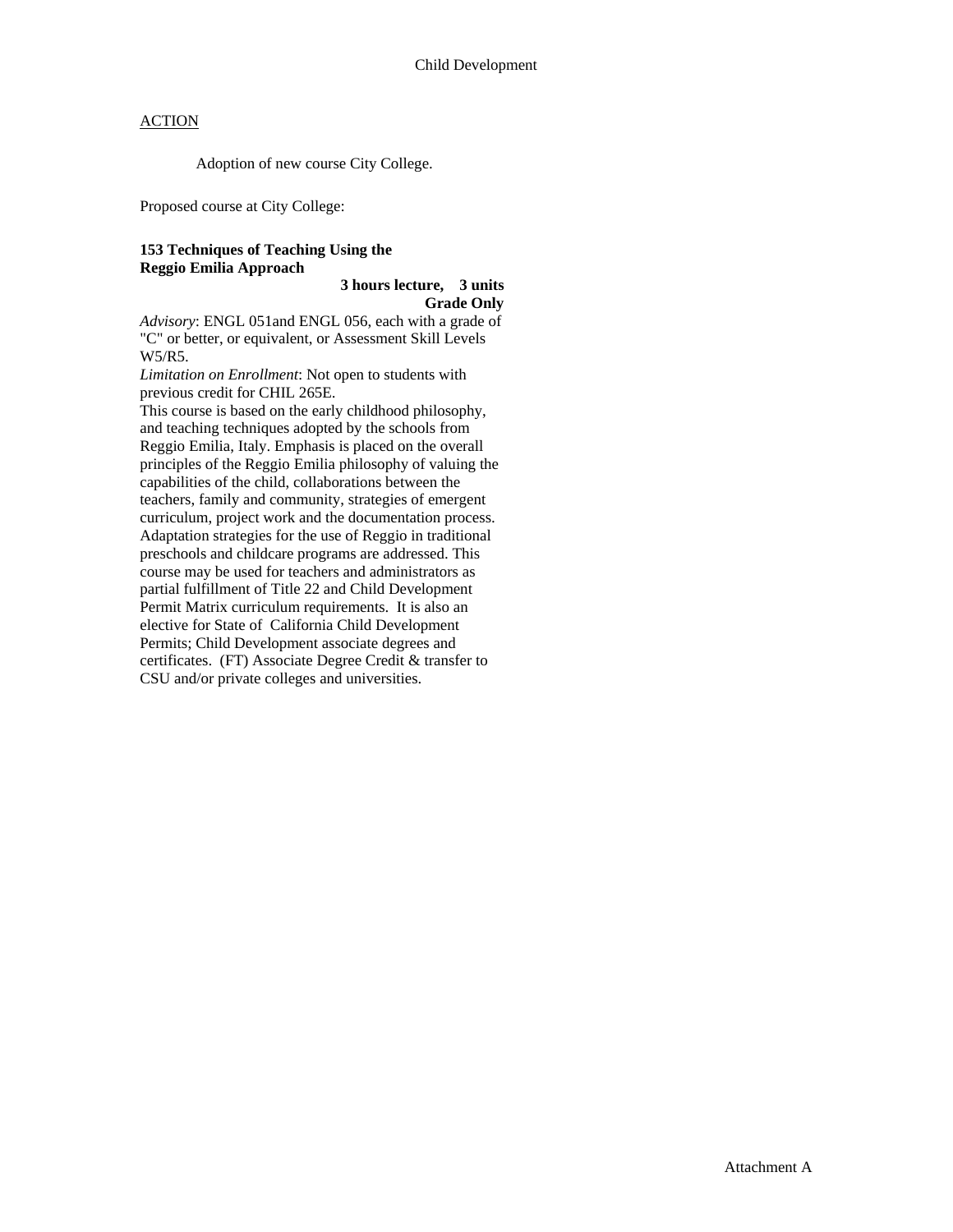Adoption of new course at City and Miramar College.

Proposed course at City and Miramar College:

### **020 Introduction to Accessible Computers 1 hours lecture, 1 units Credit/No Credit Only**

This course introduces students with disabilities to accessible computer programs and equipment. The course provides an overview of software and hardware resources that allow disabled students to compete in educational and business settings. Not Applicable to Associate Degree.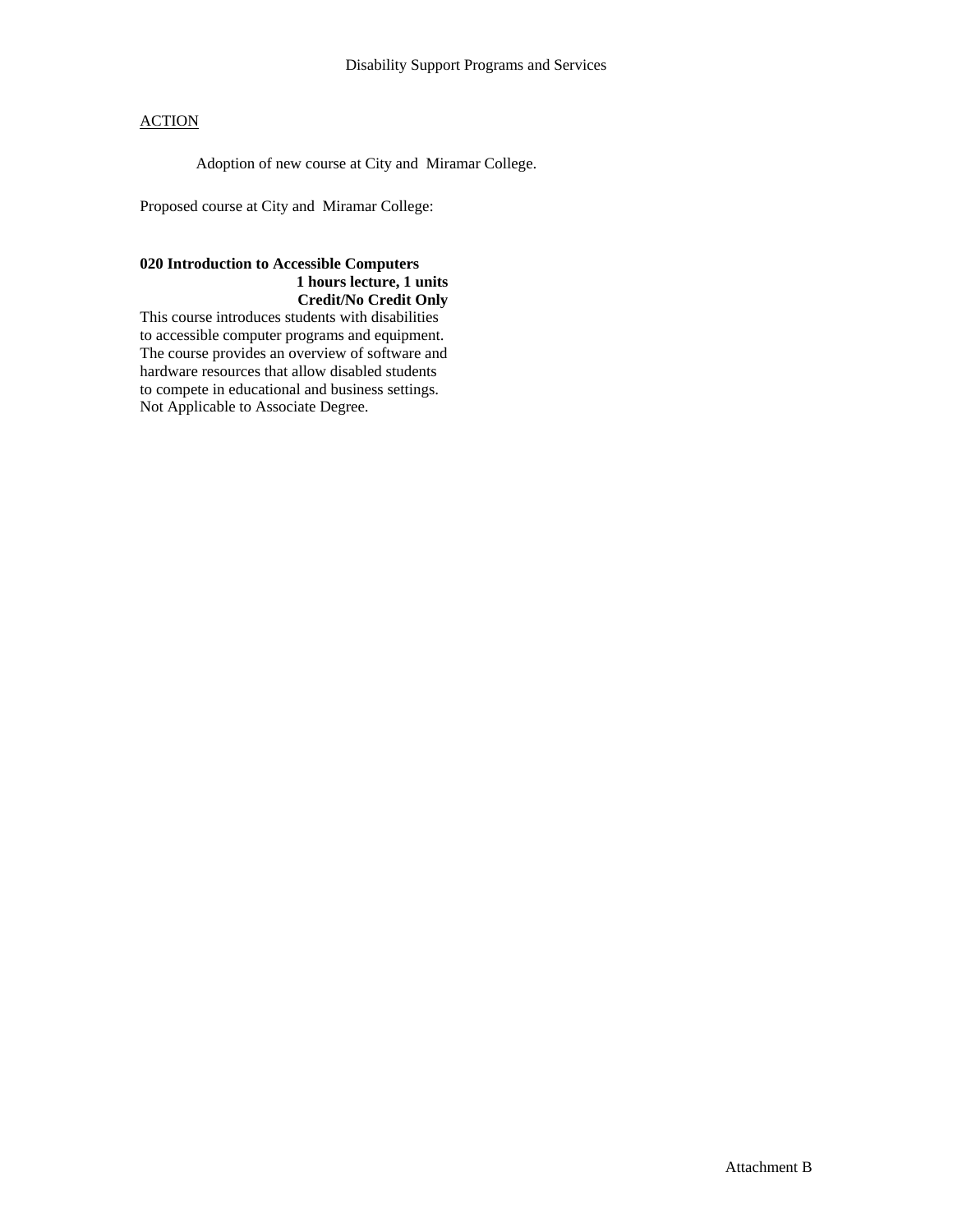#### PROGRAM REVIEW

Pursuant to Section 78016 of the Education Code, following is a program review summary:

| A Labor Market <sup>1</sup> :   | It is estimated that 3,037 persons are employed in San Diego County<br>in Fire Protection Technology related jobs. Approximately 13 jobs<br>are expected in the county between 2004 and 2006. |
|---------------------------------|-----------------------------------------------------------------------------------------------------------------------------------------------------------------------------------------------|
| B. Duplication <sup>2</sup> :   | Fire Technology/Basic Fire Academy is offered at Imperial Valley,<br>Miramar, Palomar, and Southwestern Colleges.                                                                             |
| C. Effectiveness <sup>3</sup> : | District college enrollment is estimated at 2,216 students.                                                                                                                                   |

<sup>1</sup> Information was obtained from California Employment Development Department Table 2, San Diego County TOP Projections, 1999-2006.

 $2$  Information was obtained by the San Diego and Imperial Counties Community Colleges Association (SDICCCA).

<sup>3</sup> Information was obtained from the Vocational Education Data Systems (VEDS) Report, 2003-04.

#### ACTION

Adoption of a new course at Miramar College.

# Proposed new course at Miramar College:

**310H Introduction to Wildland Fire Behavior Calculations S-390 0.5 hours lecture, 0.5 hours lab, 0.5 units** 

*Prerequisite*: FIPT 310A with a grade of "C" or

better, or equivalent. Basic Incident Command System I-200.

*Advisory*: ENGL 051, ENGL 056 and MATH 032 with a grade of "C" or better, or equivalent or Assessment Skill Levels W5/R5/M20. *Limitation on Enrollment*: Experienced personnel must meet training and experience requirements for the position as established by the NWCG Wildland Fire Qualifications Subsystem Guide 310-1. Must be Task Force/Strike Team Leader qualified. (Twenty four total instructional hours). This third course in a five-course sequence develops

the concepts required in determining wildland fire behavior for safe and effective fire management operations. Students learn about local and regional fire behavior issues that are critical to wildland fire fighting. They also compare the effects of daytime solar radiation and nighttime heat losses from various sources. Topics include the effects of terrain, vegetation, clouds, and wind on relative humidity, types of inversions, and their effects on wildland fire behavior. The course also explores the relationship among general, local (convective), 20-foot, and mid-flame winds and how topography affects fuels and their availability for combustion. (FT) Associate Degree Credit only and not Transferable.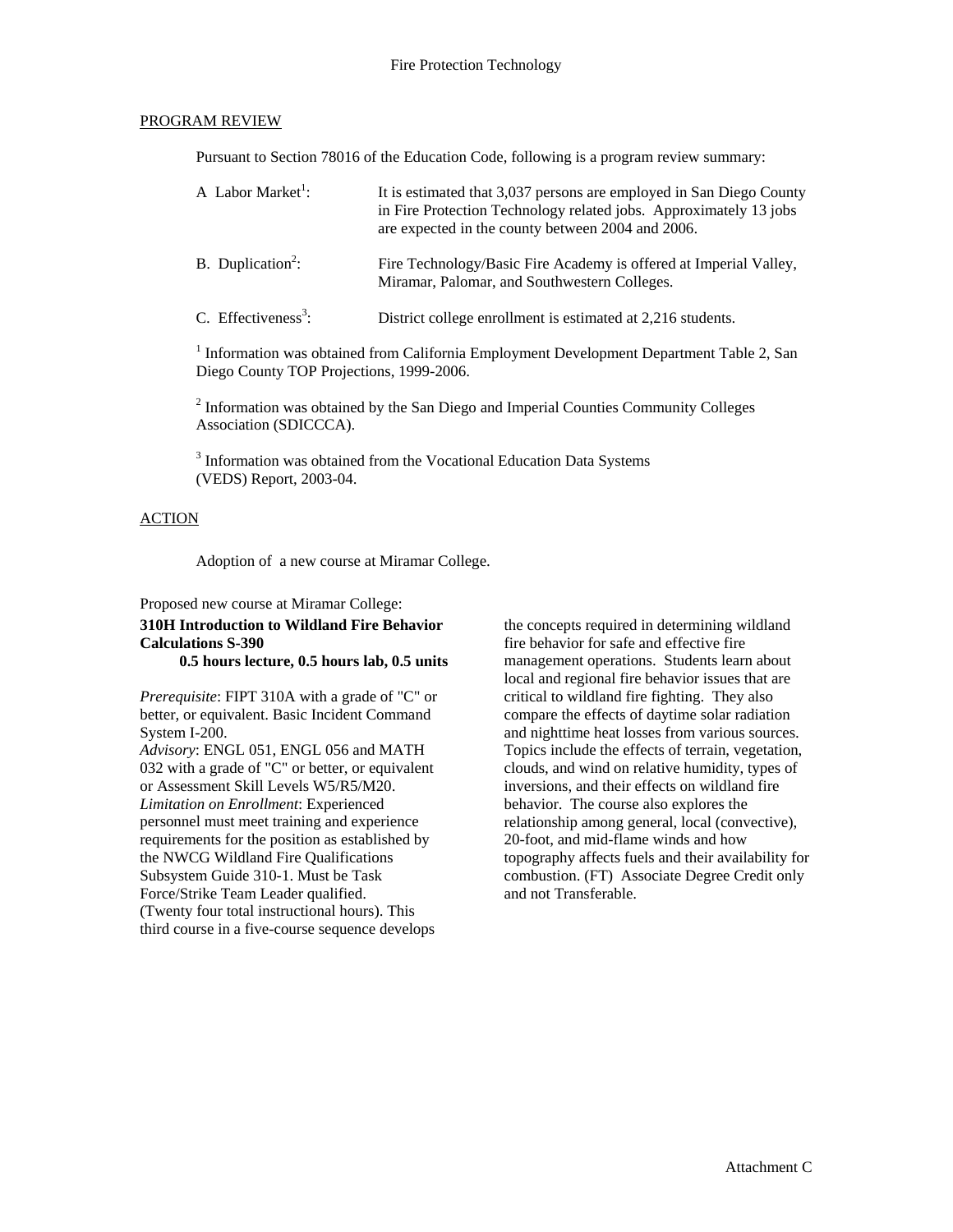Adoption of a new course at Mesa and Miramar Colleges.

Proposed course at Mesa and Miramar Colleges:

### **104 Earth Science**

### **3 hours lecture, 3 units Letter Grade or Credit/No Credit Option**

*Advisory*: ENGL 051and ENGL 056 with a grade of "C" or better, or equivalent. or Assessment Skill Levels W5/R5.

This course investigates Earth's major physical systems, including the lithosphere, hydrosphere, and atmosphere, as well as Earth's place in the solar system. As such, this course provides a brief synthesis of pertinent topics in geology, physical geography, oceanography, meteorology, and astronomy. It is intended for those with a general interest in the Earth sciences and those wishing to satisfy requirements for a California Multiple Subject Teaching Credential. (FT) Associate Degree Credit & transfer to CSU and/or private colleges and universities.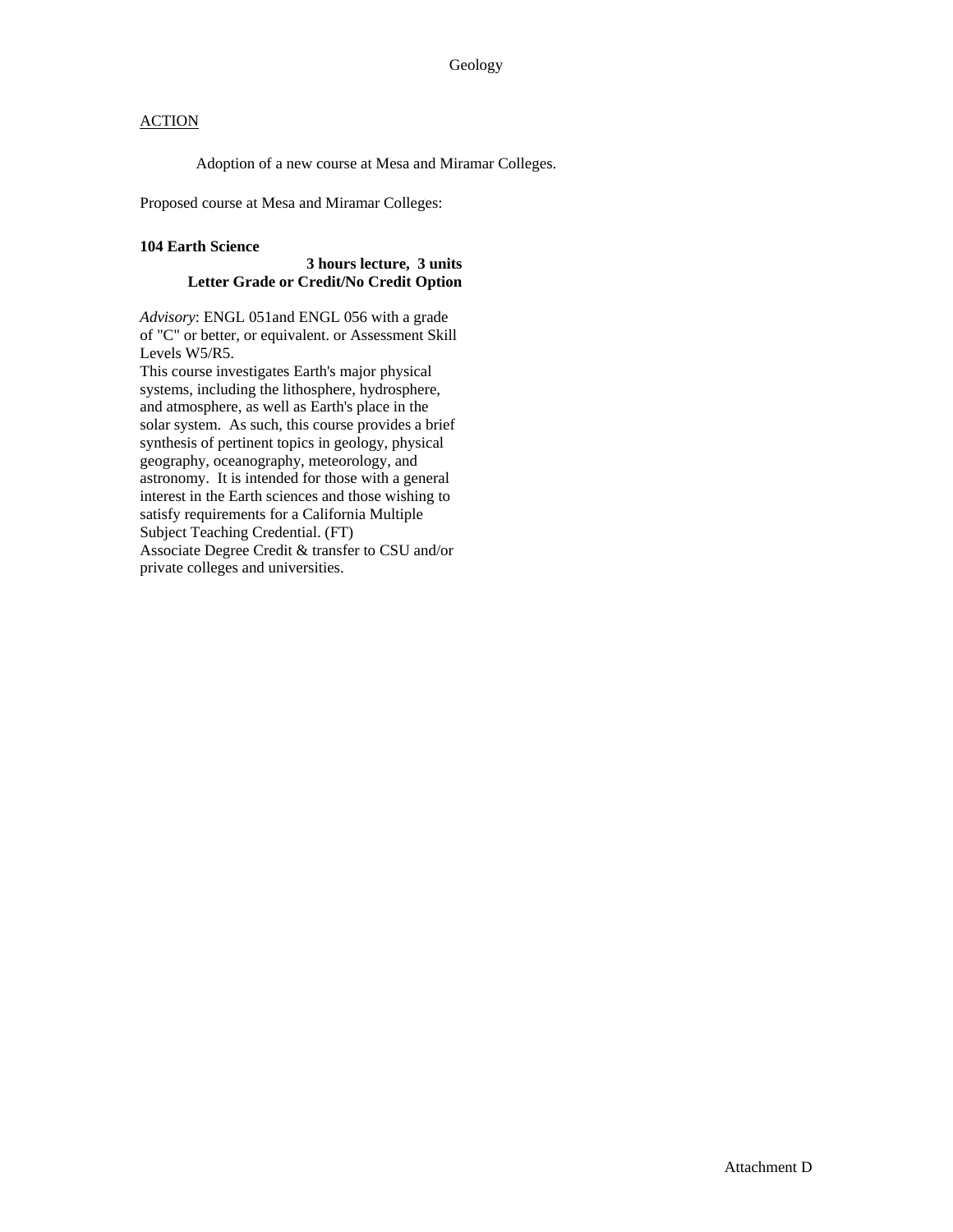Adoption of new courses Miramar College.

Proposed courses at Miramar College:

# **047 College Writing and Learning Skills for Developmental Students**

### **3 hours lab, 1 unit Credit/No Credit Only**

Learning Skills 47 is an individualized course designed to assist developmental students with basic college writing and learning skills necessary for success in academic settings. In this course, students practice the writing process, reading to respond, listening and discussing as well as study and research skills. Multi-media materials assigned to assist individual students are determined by diagnostics and instructorstudent interviews. Students work at their own pace and meet periodically with the instructor in support of continuing progress and course completion. Students must complete a minimum of 48 hours of work; a passing grade cannot be given unless the minimum number of hours are met. (FT) Not Applicable to Associate Degree.

### **048 College Reading and Learning Skills for Developmental Students**

### **3 hours lab, 1 unit Credit/No Credit Only**

Learning Skills 48 is an individualized course designed to assist developmental students with basic college reading and learning skills necessary for meeting college-level requirements. The course includes practice with the reading process, active reading and vocabulary learning strategies as well as with listening, research and study skills. Multi-media materials assigned to assist individual students are determined by diagnostics and instructorstudent interviews. Students work at their own pace and meet periodically with the instructor in support of continuing progress and course completion. Students must complete a minimum of 48 hours of work; a passing grade cannot be given unless the minimum number of hours are met. (FT) Not Applicable to Associate Degree.

#### **049 College Learning Skills for ESL Students 3 hours lab, 1 unit Credit/No Credit Only**

Learning Skills 49 is an individualized course designed to assist ESL students with various areas of language development such as writing and grammar, reading and vocabulary, and listening and speaking necessary for college success. Multi-media materials assigned to assist individual students are determined by diagnostics and instructor-student interviews. Students work at their own pace and meet periodically with the instructor in support of continuing progress and course completion. Students must complete a minimum of 48 hours of work. A passing grade cannot be given unless the minimum number of hours are met. (FT) Not Applicable to Associate Degree.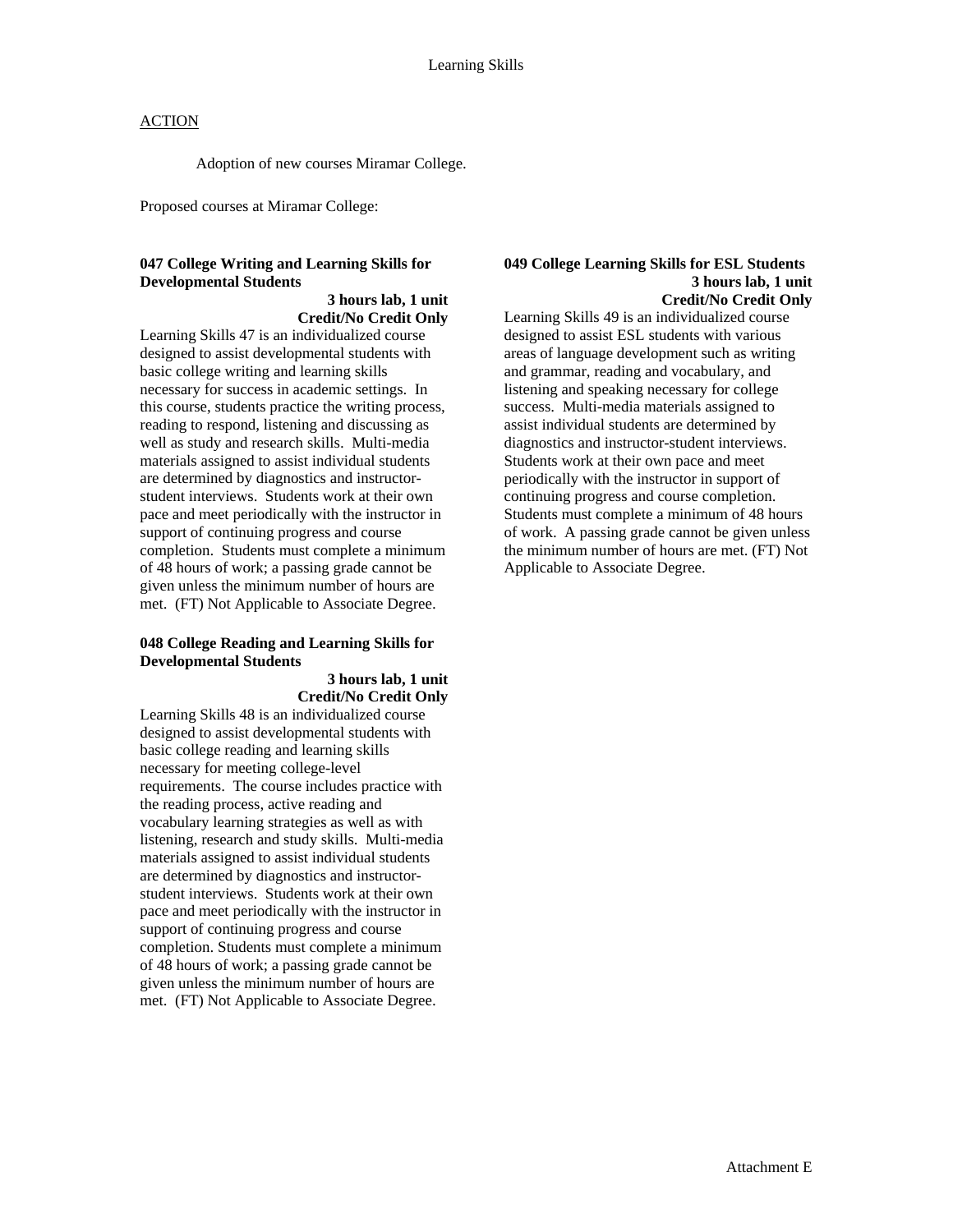Adoption of new course City College.

Proposed course at City College:

### **Manufacturing Engineering Technology 105 Print Reading and Symbology 3 hours lecture, 3 units**

**Grade Only** 

*Advisory***:** MATH 035 and ENGL 051with a grade of "C" or better, or equivalent. or Assessment Skill Levels M30/W5.

This course is a study of the types of symbols and engineering notations used for mechanical, electrical, electronic, hydraulic and pneumatic drawings. Representative drawings are used to demonstrate concepts and practice in interpreting the symbols and notations. Students view and handle typical parts represented by the symbols. This course is designed for students who are currently working in a manufacturing plant or pursuing a career in an engineering technology field. (FT) Associate Degree Credit & transfer to CSU and/or private colleges and universities.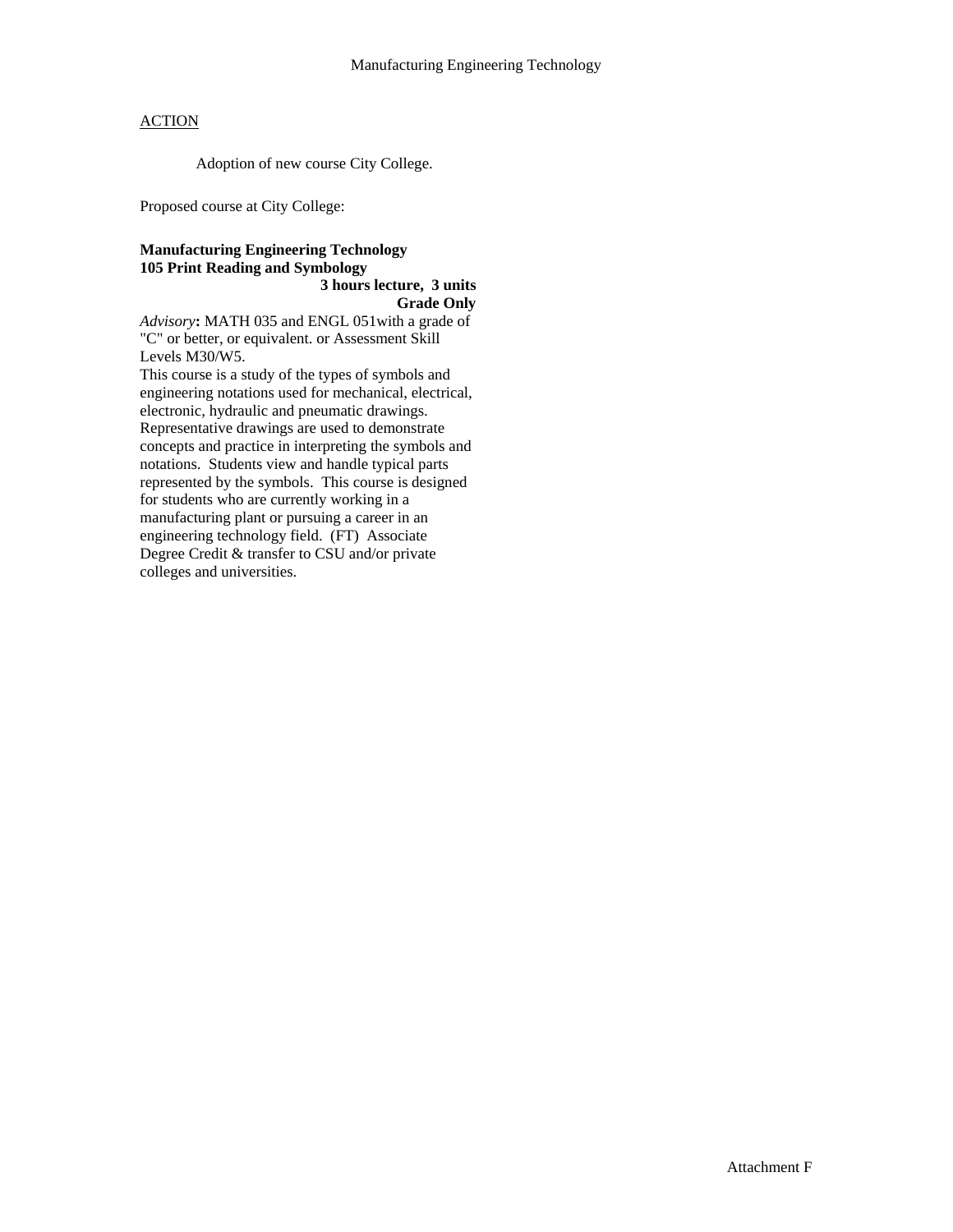Adoption of new course at City College.

Proposed courses at City College:

#### **Microsoft**

### **140 Designing Security for Microsoft Networks 1 hours lecture, 1.5 hours lab, 1.5 units Letter Grade or Credit/No Credit Option**

*Prerequisite:* MSFT 130 and MSFT 132, each with a grade of "C" or better, or equivalent. This course provides students with the knowledge and skills to design a secure network infrastructure. Topics include assembling the design team, modeling threats, and analyzing security risks in order to meet business requirements for securing computers in a networked environment. The course encourages decision-making skills through an interactive tool that simulates real-life scenarios that the target audience may encounter. This course follows the Microsoft Official Curriculum (MOC) and it is intended to prepare students to take Microsoft's certification exam that focuses on the Microsoft Certified Systems Engineer's security design requirement (Exam 79-298). This course may be taken three times with new technologies. (FT) Associate Degree Credit & transfer to CSU and/or private colleges and universities.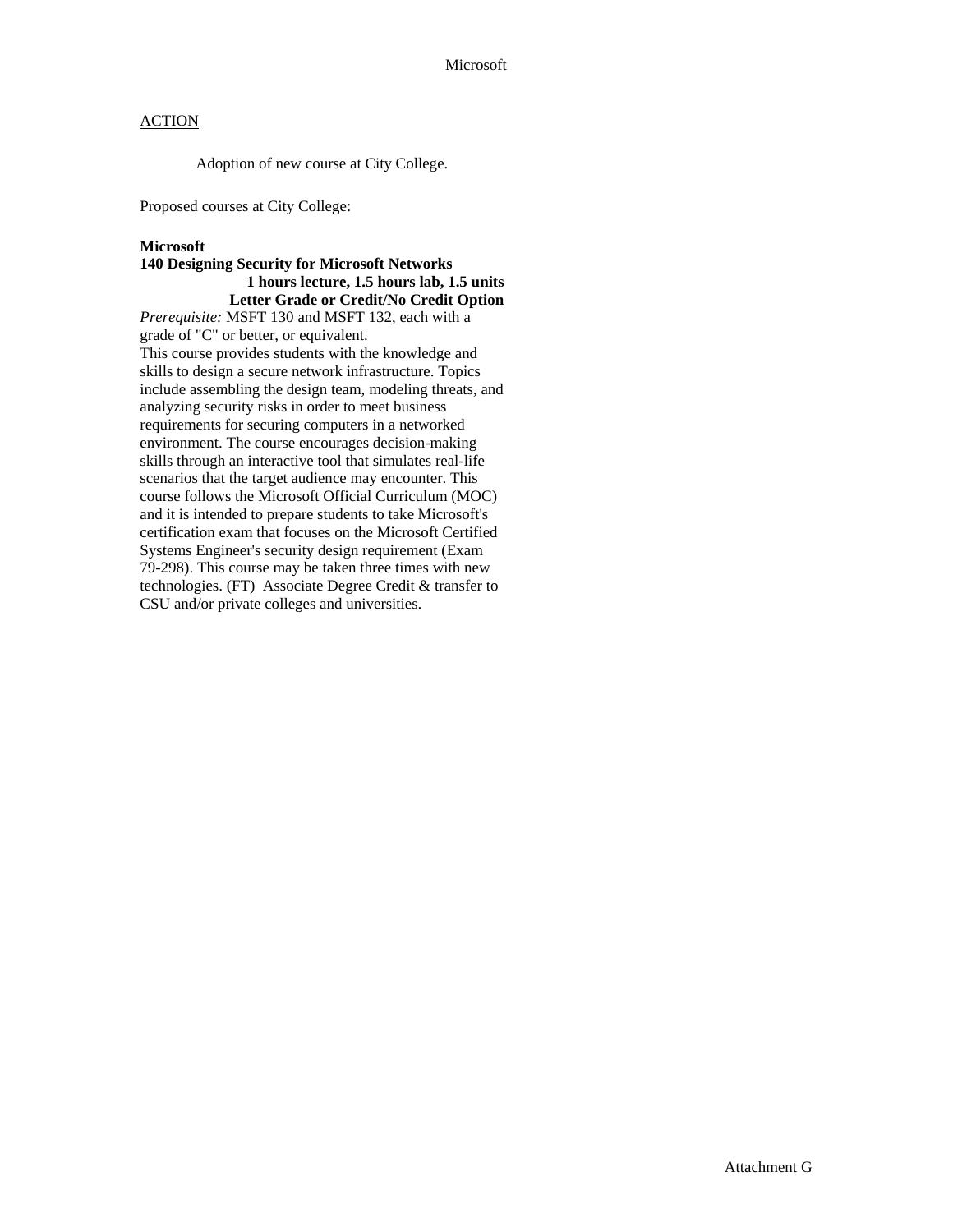Adoption of course deactivation at Mesa College.

Proposed course at Mesa College:

#### **Physical Education**

#### **110 Ballet**

 **0 hours lecture, 2 - 3 hours lab, 0.5 - 1 unit Letter Grade or Credit/No Credit Option**

### **REQUISITES:** None

Ballet is a course in traditional ballet technique focusing on correct body alignment and placement through repetition and centre work. The class analyzes, discusses, and critiques the line, design, ballet technique, choreography and dynamics of ballet movements. This course, in combination with Dance 110, may be taken four times for credit. (FT) Associate Degree Credit & transfer to CSU and/or private colleges and universities. CSU General Education, UC Transfer Course List.